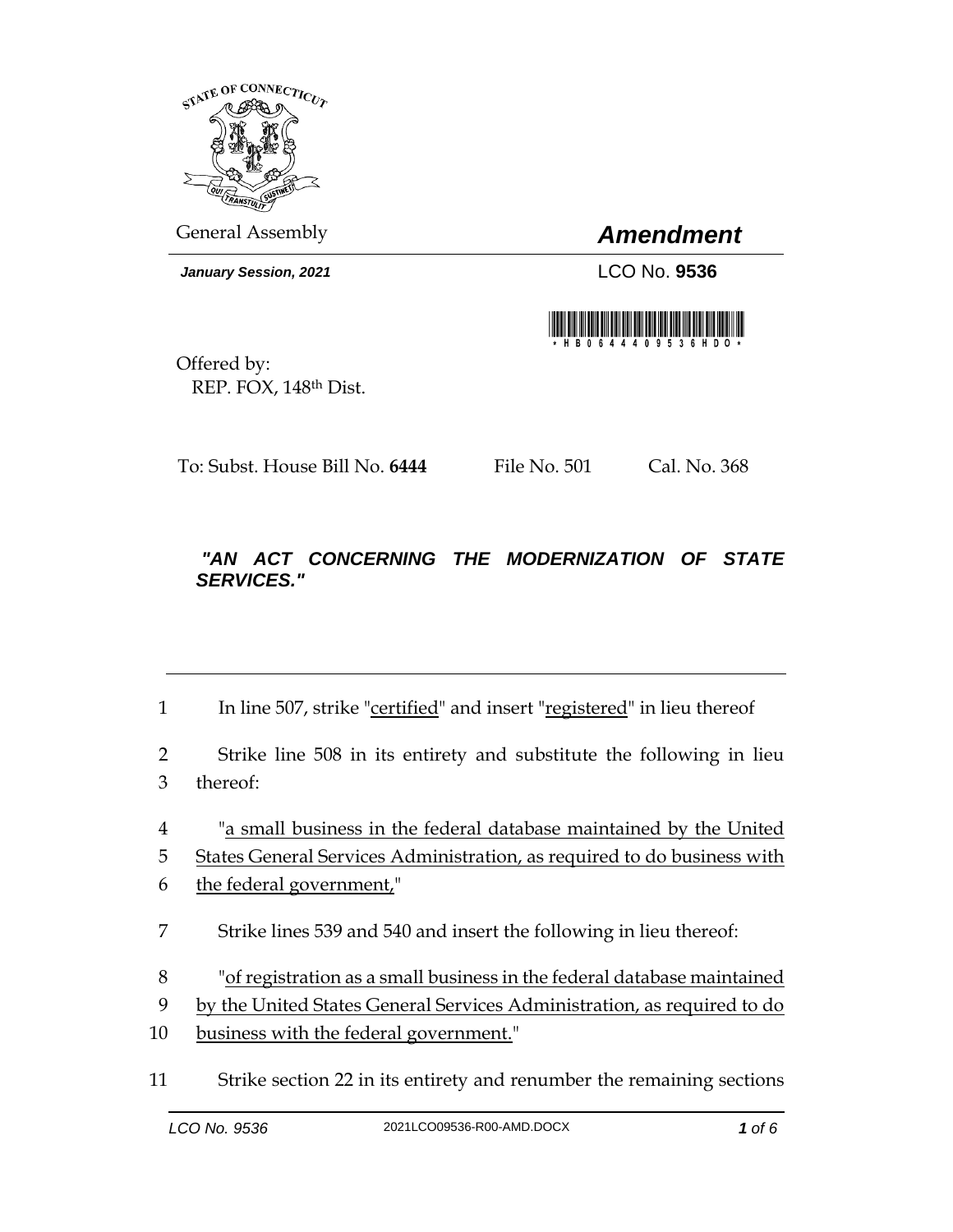accordingly

 After the last section, add the following and renumber sections and internal references accordingly:

 "Sec. 501. Section 4d-80 of the general statutes is repealed and the following is substituted in lieu thereof (*Effective July 1, 2021*):

 (a) There is established a Commission for Educational Technology within the Department of Administrative Services. The commission shall consist of the following members or their designees: (1) The Secretary of the Office of Policy and Management, the Commissioner of Administrative Services, the Commissioner of Education, the Commissioner of Economic and Community Development, the president of The University of Connecticut and the president of the Connecticut State Colleges and Universities, the State Librarian and the Consumer Counsel, (2) one member each representing the Connecticut Conference of Independent Colleges, the Connecticut Association of Boards of Education, the Connecticut Conference of Municipalities, the Connecticut Council of Small Towns, **[**and**]** the Connecticut Library Association, **[**(3)**]** the Connecticut Association of Public School 30 Superintendents and the Connecticut Educators Computer Association, (3) a secondary school teacher designated by the Connecticut Education Association and an elementary school teacher designated by the American Federation of Teachers–Connecticut, (4) four members who represent business or have expertise in information technology, two of whom shall be appointed by the Governor, one of whom shall be appointed by the speaker of the House of Representatives and one of whom shall be appointed by the president pro tempore of the Senate, **[**(4)**]** (5) one member who is a chief elected official of a municipality, who shall be appointed by the minority leader of the Senate, and **[**(5)**]** (6) one member who is a representative of small business who shall be appointed by the minority leader of the House of Representatives. The commission shall convene a meeting at least once during each calendar quarter.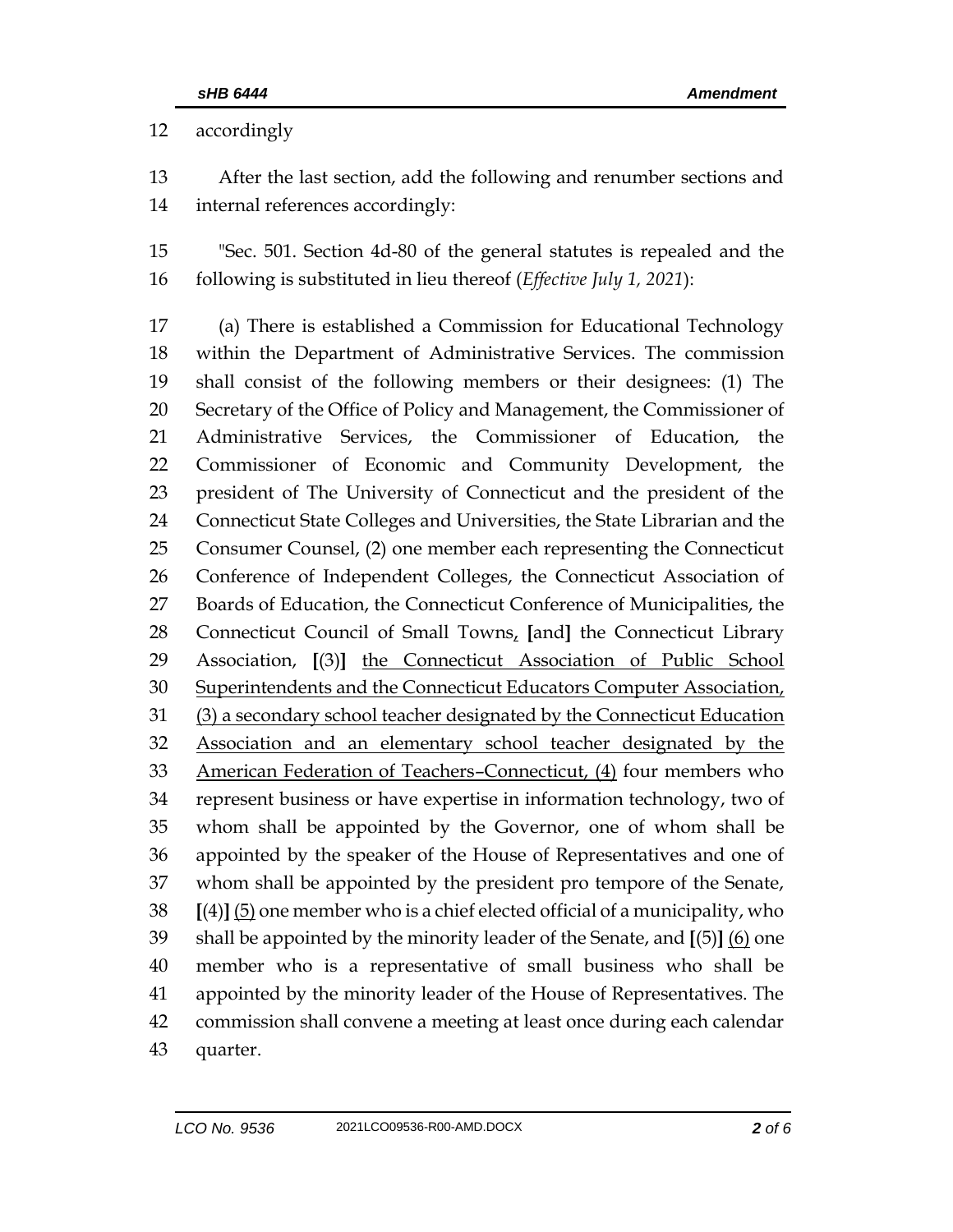(b) The Governor shall appoint a chairperson from among the members of the commission or their designees. Subject to the provisions of chapter 67, and within available appropriations, the commission may appoint an executive director and such other employees as may be necessary for the discharge of the duties of the commission. Notwithstanding any provision of the general statutes, the executive director shall have the option to elect participation in the state employees retirement system, or the alternate retirement program established for eligible employees in higher education or the teachers' retirement system.

(c) The commission shall:

 (1) Be the principal educational technology policy advisor for state government;

 (2) Develop, oversee and direct the attainment of state-wide technology goals including:

 (A) Connecting all institutions of higher education, libraries, public elementary and secondary schools, regional educational service centers and other parties through a state-wide high speed, flexible network that will allow for video, voice and data transmission;

 (B) Wiring all school classrooms and connecting them to the Internet and to the state-wide **[**high speed**]** high-speed network through wired, wireless, or any other digital transmission technology providing **[**high speed**]** high-speed connectivity;

 (C) Providing access for all public schools, public libraries and libraries at institutions of higher education to a core set of on-line full text resources and to the ability to purchase collaboratively for other collections in order to maximize buying power;

 (D) Ensuring, in cooperation with the State Board of Education, competency in computing skills by the sixth grade for all students;

(E) Ensuring competency in specific computing skills and the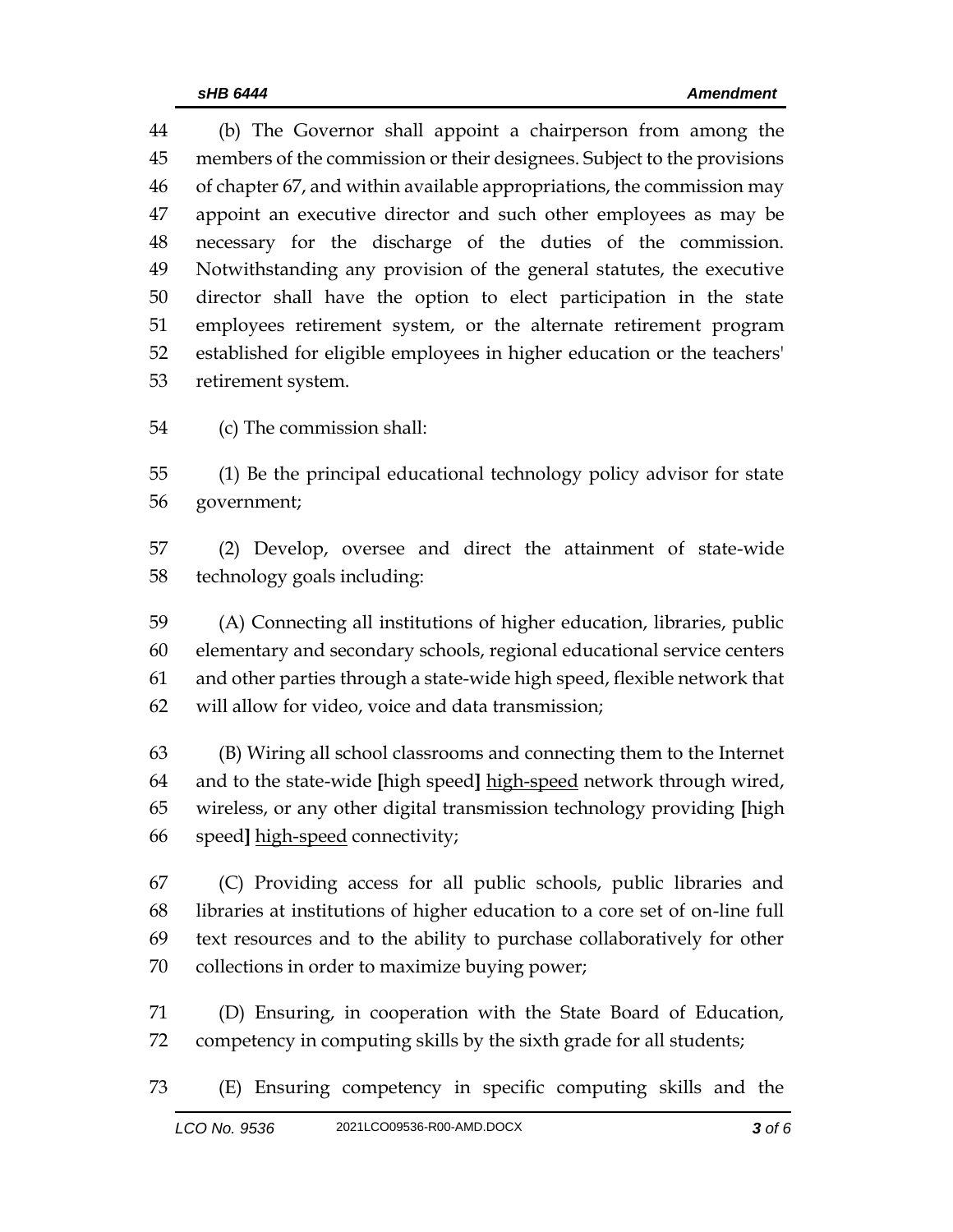integration of technology into the curriculum for all public school teachers;

 (F) Ensuring that institutions of higher education offer a wide range of course and degree programs via the Internet and through other synchronous and asynchronous methods;

 (3) Coordinate the activities of all state agencies, educational institutions and other parties involved in the creation and management of a reliable and secure network that will offer connectivity and allow for the transmission of video, voice and data transmission to every library, school, regional educational service center and institution of higher education;

 (4) Be the liaison between the Governor and the General Assembly and local, state and federal organizations and entities with respect to educational technology matters;

 (5) Develop and maintain a long-range plan and make related recommendations for the coordination of educational technology. The plan shall (A) establish clear goals and a strategy for using telecommunications and information technology to improve education, (B) include a professional development strategy to ensure that teachers and faculty know how to use the new technologies to improve education, (C) include an assessment of the telecommunications, hardware, software and other services that will be needed to improve education, and (D) include an evaluation process that monitors progress towards the specified goals;

 (6) Measure the availability and usage of Internet access sites available to the public, including, but not limited to, those maintained by state and local government agencies, libraries, schools, institutions of higher education, nonprofit organizations, businesses and other organizations and recommend strategies for reducing the disparities in Internet accessibility and usage across the state and among all potential users;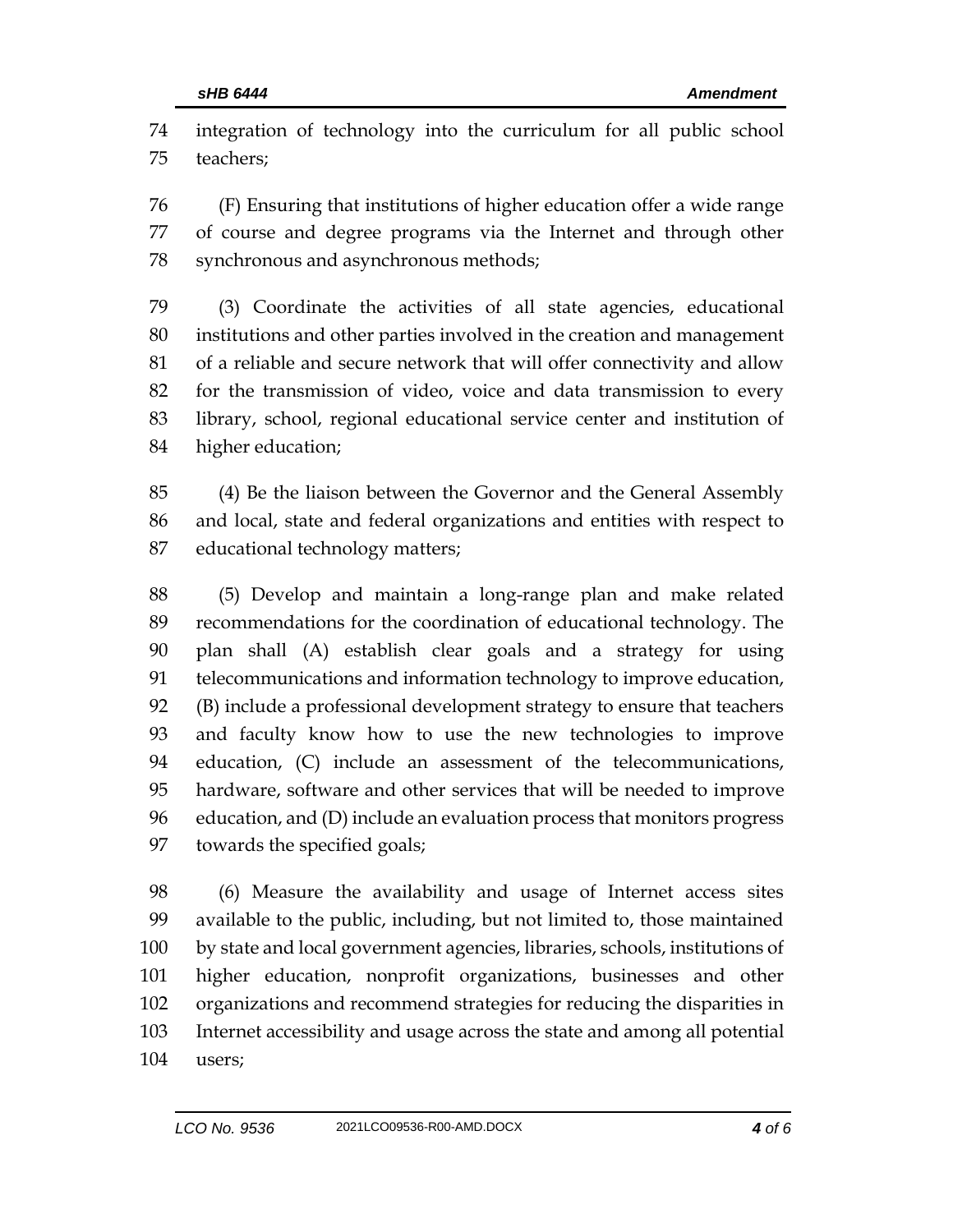(7) Establish methods and procedures to ensure the maximum involvement of members of the public, educators, librarians, representatives of higher education, the legislature and local officials in educational technology matters and organize, as necessary, advisory boards consisting of individuals with expertise in a particular discipline significant to the work of the commission;

 (8) **[**On**]** Report, on or before January **[**1, 2001, and**]** first, annually, **[**thereafter, the commission shall report,**]** in accordance with section 11- 4a, on its activities, progress made in the attainment of the state-wide technology goals as outlined in the long-range plan and any recommendations to the joint standing committee of the General Assembly having cognizance of matters relating to education and appropriations and the budgets of state agencies, the State Board of Education, and the Board of Regents for Higher Education. The report shall include recommendations for adjustments to the funding formula for grants pursuant to section 10-262n if there are school districts that are at a disadvantage in terms of wiring their schools and the use of technology in their schools;

 (9) Enter into such contractual agreements, in accordance with established procedures, as may be necessary to carry out the provisions of this section;

 (10) Take any other action necessary to carry out the provisions of this section.

 (d) The Commission for Educational Technology may request any office, department, board, commission or other agency of the state to supply such reports, information and assistance as may be necessary or appropriate in order to carry out its duties and requirements.

 (e) For purposes of this section, educational technology **[**shall include**]** includes, but is not **[**be**]** limited to: (1) Computer-assisted instruction; (2) information retrieval and data transfer; (3) telecommunications related to voice, data and video transmission of instruction related materials and courses; (4) the development and